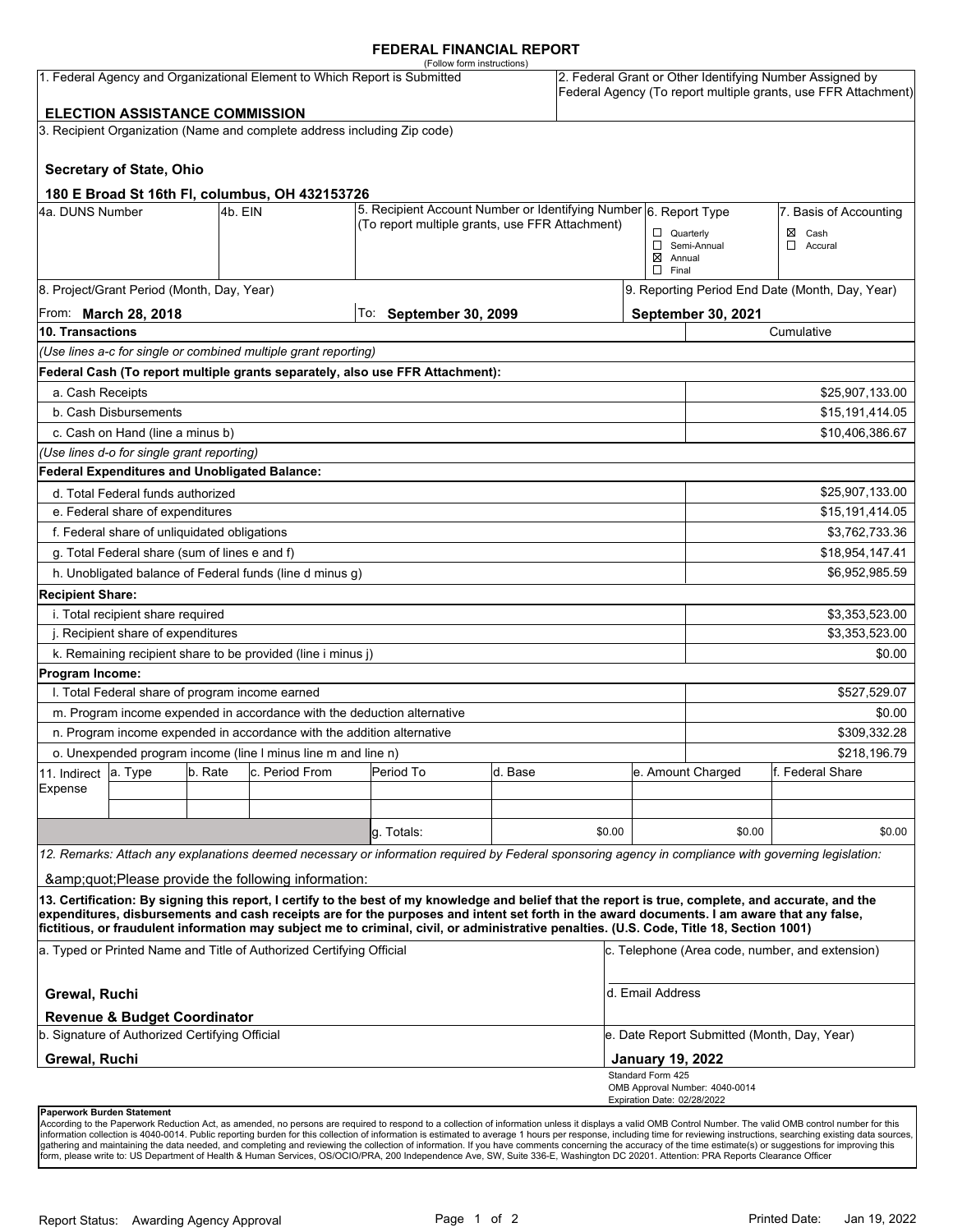#### **FEDERAL FINANCIAL REPORT**  (Additional Page)

# Federal Agency & Organization : ELECTION ASSISTANCE COMMISSION

Federal Grant ID Recipient Organization

| <b>DUNS Number</b>                |                                                                                                                                                                                                                                                                                                                                       |
|-----------------------------------|---------------------------------------------------------------------------------------------------------------------------------------------------------------------------------------------------------------------------------------------------------------------------------------------------------------------------------------|
| <b>DUNS Status when Certified</b> |                                                                                                                                                                                                                                                                                                                                       |
| EIN                               | $\therefore$ September 30, 2021                                                                                                                                                                                                                                                                                                       |
| <b>Reporting Period End Date</b>  |                                                                                                                                                                                                                                                                                                                                       |
| <b>Status</b>                     | : Awarding Agency Approval                                                                                                                                                                                                                                                                                                            |
| <b>Remarks</b>                    | : $\&amp;quot;Please provide the following information:$                                                                                                                                                                                                                                                                              |
|                                   | State interest earned (current fiscal year): \$58,680.35<br>State interest expended (current fiscal year): \$80,386.72<br>Program income earned (current fiscal year): \$0<br>Program income earned breakdown (current fiscal year): \$0 No Program income at<br>all.<br>Program income expended (current fiscal year): \$0<br>&quote |

**Federal Agency Review** 

Reviewer Name Phone # Email Review Date Review Comments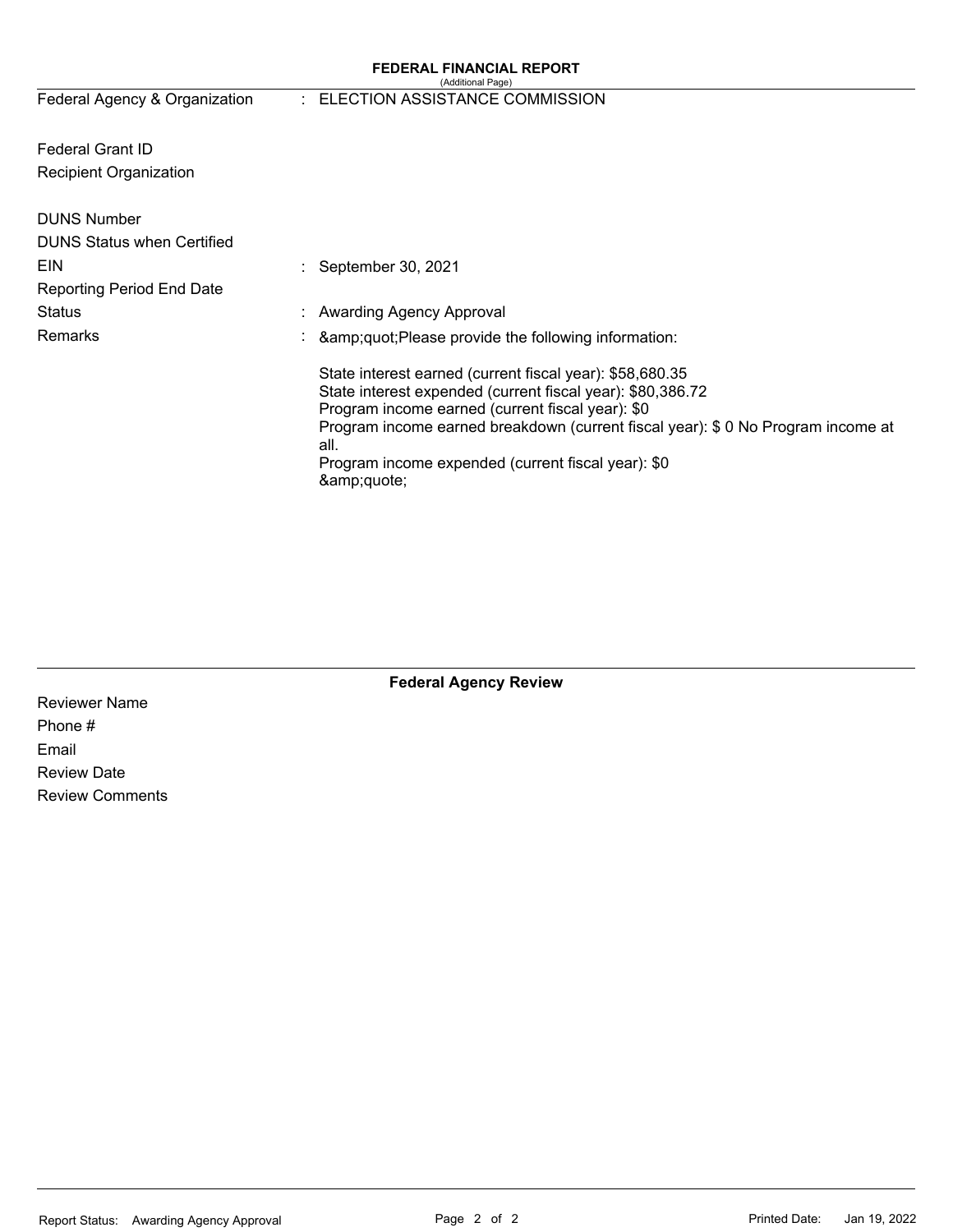# **2021-2022 EAC Progress Report**

# **3. EAC Progress Report**

### **1. State or Territory:**

Ohio

**2. Grant Number:**

## **3. Report:**

Annual (Oct 1 - Sept 30)

**4. Grant:**

Election Security

**5. Reporting Period Start Date**

10/01/2020

**6. Reporting Period End Date**

09/30/2021

# **4. Progress and Narrative**

#### **7. Describe in detail what happened during this reporting period and explain how you implemented the approved grant activities in accordance with your State Plan/Program Narrative. (***Note: Your activities should align with your Grant Cost Categories Table.)*

Cybersecurity Monitoring:

 During federal fiscal year 2021, the Ohio Secretary of State's Office supported local election officials and cybersecurity efforts by funding Albert intrusion detection devices and deploying a System Information and Management (SIEM) system that is professionally monitored 24X7 to ensure system security is constantly monitored, for all 88 county boards of elections.

### Local entity cybersecurity assistance:

 The Office also provided cybersecurity security support to local partners by contracting with experts who provide IT support to County Boards of Elections, including assistance with tool, software or hardware integration; software and patch management support; network analysis review; incident response planning and exercising; tier one incident management forensic collection support; and general engineering technical assistance.

### Subgrants to local entities:

 The Office has also continued to assist and support County Boards of Elections in the implementation of cybersecurity, physical security, and accessibility enhancements funded through sub-grants which were previously distributed to each county board of elections in federal fiscal year 2020.

### Continuation of cybersecurity initiatives:

 The Office has also continued to implement other cybersecurity initiatives envisioned in the Office's Program Narratives, including implementing the Ohio SOS vulnerability management program, maturing the security awareness program, and improving incident management response activities and IT security upgrades for critical systems. The Office also procured additional secure USB devices to provide to all County Boards of Elections for use when transferring results from secure tabulation machines to the secure election night reporting system.

#### 8. Describe any significant changes to your program during the project, including changes to your original State  **Plan/Program Narrative or favorable developments that improved program efficiency and/or service delivery.**

N/A.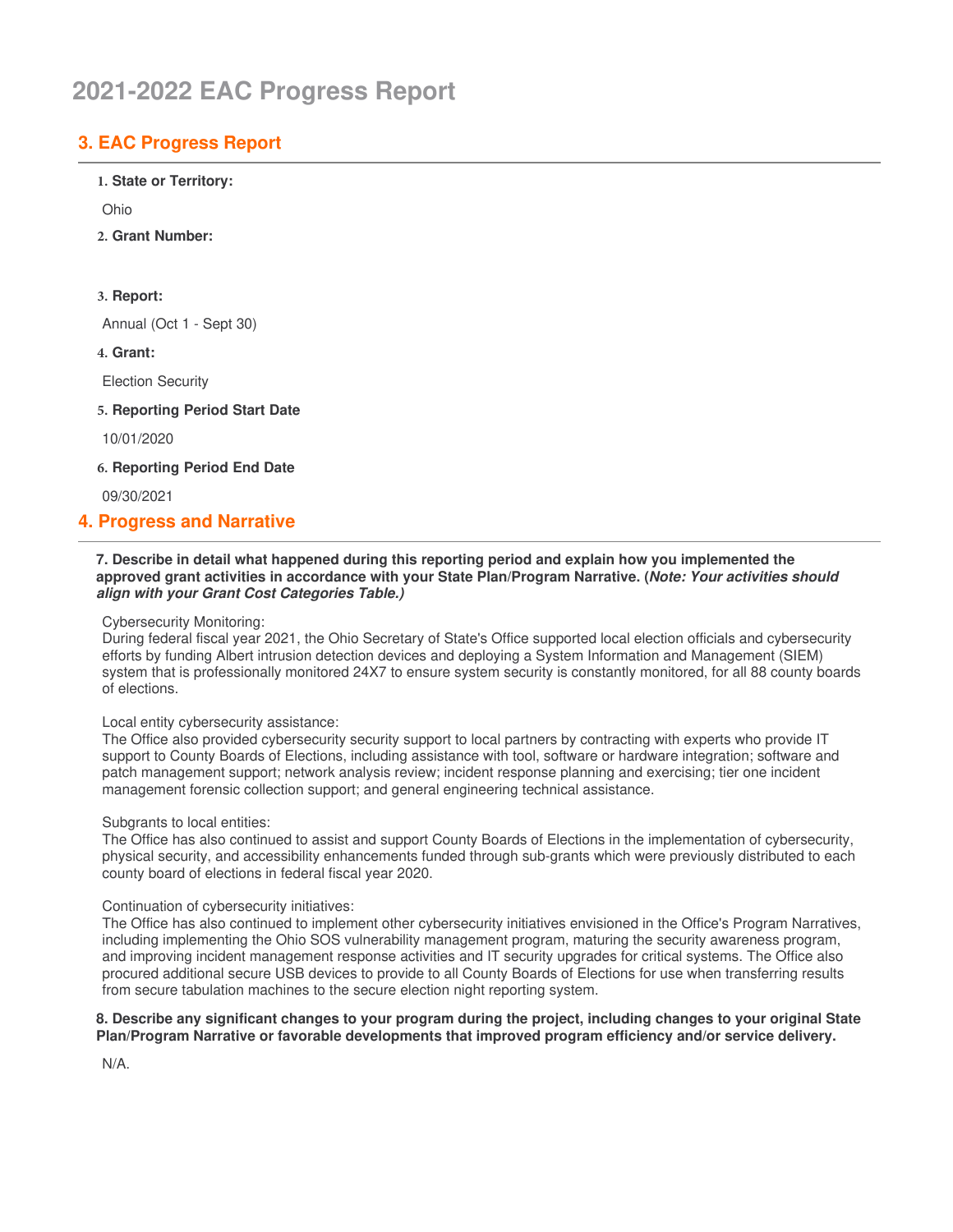#### **9. Issues Encountered:**

Describe all major issues that arose during the implementation of the project and the reasons why established goals were not met, if applicable. Address each issue separately and describe whether and how the issues were  **resolved. Also, briefly discuss the implications of any unresolved issues or concerns.**

N/A.

## **10. Provide a description of any training conducted, including security training.**

 The Office has continued to train roughly 1,000 Secretary of State and County Elections Officials in cybersecurity best practices using KnowBe4. This package allows the Office to provide a quick, high impact cyber security training to help understand the dangers of phishing, how to properly spot a phishing email, and general cybersecurity principles such as good cybersecurity hygiene and password security.

 As part of the Secretary of State Cybersecurity Program, the Office has provided training on general cyber awareness and focus training on social engineering topic area to Office staff and to County Boards of Elections. Additionally, in honor of cyber security month, the Office conducted an in-person threat update training which covered changing tactics in social engineering and preventative measures that each Board of Elections could implement.

#### **11. Subgrants:**

## **Did your office provide subawards to local jurisdictions during this reporting period?**

No

**12. Match:**

## **Describe how you are meeting or have met the matching requirement.**

 Ohio's HAVA state match requirement was fully satisfied during federal fiscal years 2019 and 2020. Reporting of the Office's final amount of state match was submitted in the annual FFY20 report.

#### 13. Report on the number and type of articles of voting equipment obtained with the funds. Include the amount  **expended on the expenditure table.**

Ohio has not used any funds to purchase any voting equipment.

## **5. Expenditures**

# **15. Current Period Amount Expended and Unliquidated Obligations**

# **GRANT COST CATEGORIES - FEDERAL**

 Voting Equipment and Processes: : \$0 Post-Election Auditing: : \$0 Voter Registration Systems: : \$3345 Cyber Security: : \$2860710 Voter Education/Communications: : \$0 Accessibility: : \$0 Staffing: : \$0 Training: : \$18198 Subgrants: : \$0 Indirect Costs (If applicable, FFR Line 11): : \$0 Unliquidated Obligations (If applicable, FFR Line 10f): : \$0 Other (Specify below) : \$0 Other (Specify below) : \$0 Other (Specify below) : \$0 Total : \$2882253

**Comments:**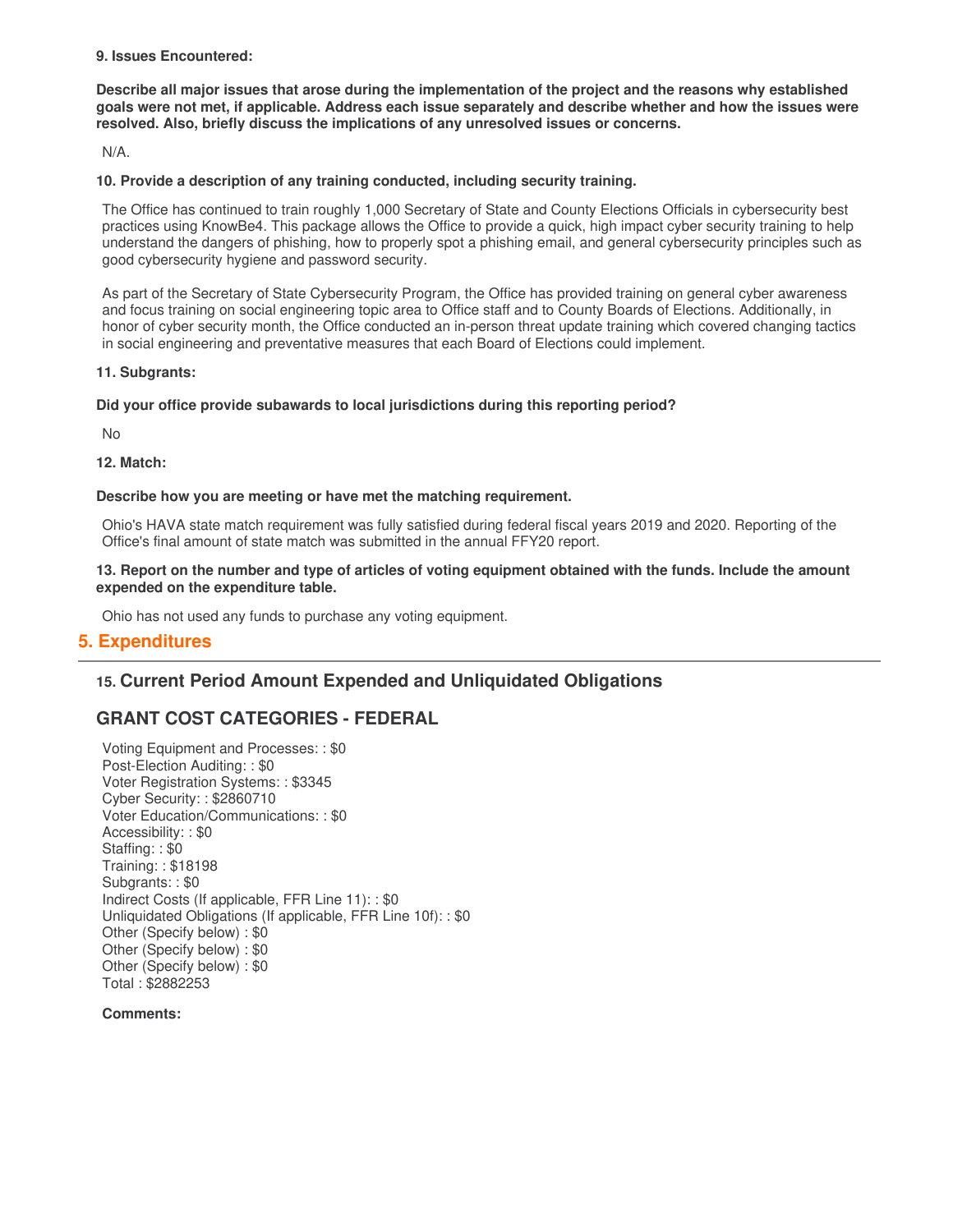# **16. GRANT COST CATEGORIES - MATCH**

 Voting Equipment and Processes: : \$0 Post-Election Auditing: : \$0 Voter Registration Systems: : \$0 Cyber Security: : \$0 Voter Education/Communications: : \$0 Accessibility: : \$0 Staffing: : \$0 Training: : \$0 Subgrants: : \$0 Indirect Costs (If applicable, FFR Line 11): : \$0 Unliquidated Obligations (If applicable, FFR Line 10f): : \$0 Other (Specify below) : \$0 Other (Specify below) : \$0 Other (Specify below) : \$0 Total : \$0

**Comments:**

# **7. Expenditures**

## **17. Confirm Total Grant Expenditure Amounts**

 Federal : \$[2,882,252.34](https://2,882,252.34) Match : \$0.00 Total : \$[2882252.34](https://2882252.34)

## **8. Certification**

 **Name and Contact of the authorized certifying official of the recipient.**

**First Name**

Ruchi

**Last Name**

Grewal

**Title**

Revenue & Budget Coordinator

**Phone Number** 

#### **Email Address**

## **18. Add another contact to send a copy of submission confirmation and edit link?**

Yes!

#### **19.**

**First Name**

Scott

#### **Last Name**

Geib

**Title**

Deputy CFO

**Email Address**